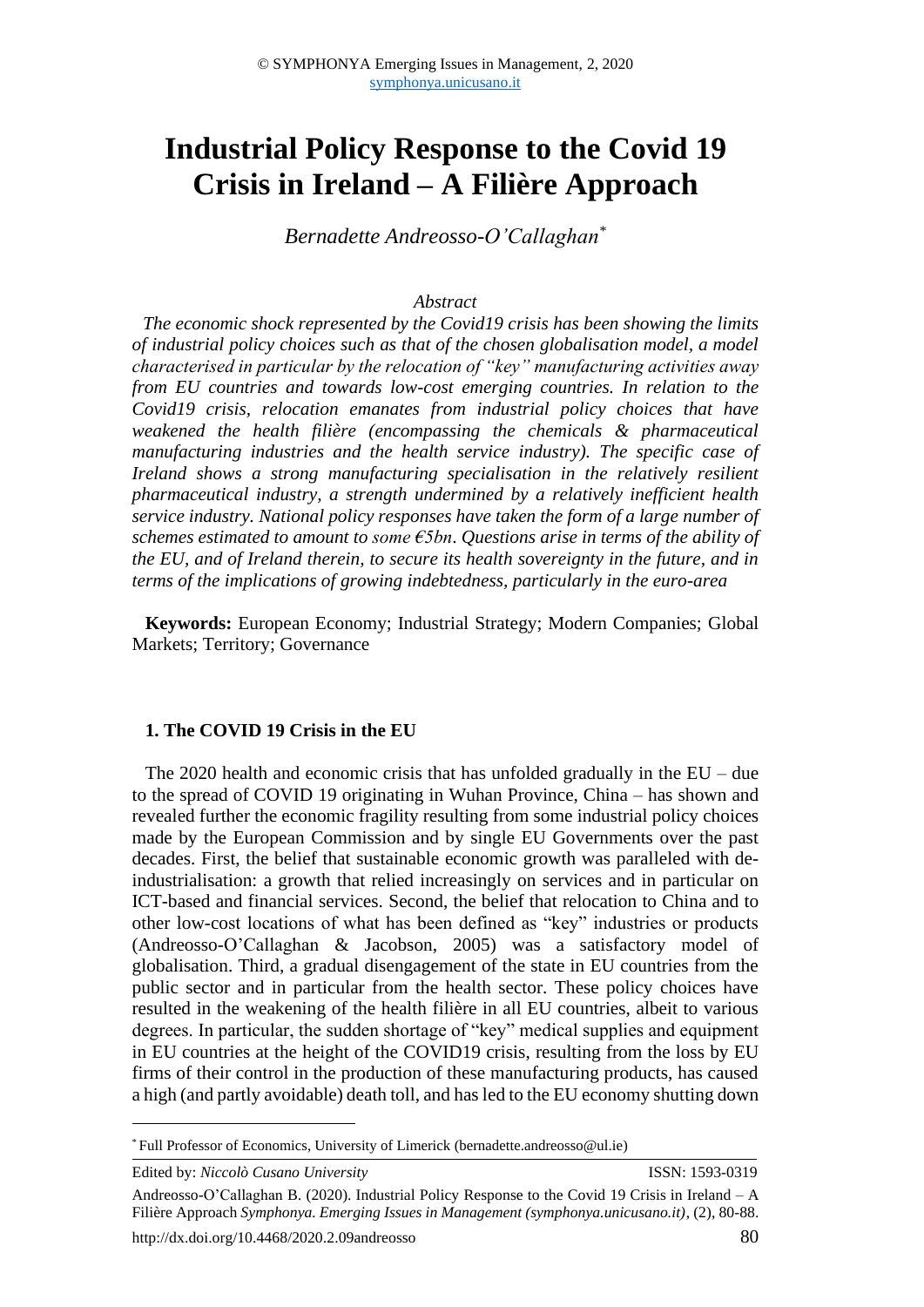for several weeks and months, resulting in the sharpest economic contraction since World War 2 (European Commission, 2020).

By using the case of the Irish economy as a case study, this contribution is aimed at analysing the impact of this health crisis on Ireland's manufacturing sector, its performance and its outlook in the background of the crisis. Specific attention will be devoted to the notion of health filière including the chemicals and pharmaceutical industry as well as the health service sector, despite the relatively small size of the Irish economy. This is motivated by the fact that, in the group of EU28 countries, Ireland stands out as a country having a strong industrial specialisation in the pharmaceutical industry (Nace code 21), which is the largest industry in terms of sales (net selling value or NSV); this industry ranks well before the food, chemical products and computers industries. All four industries represented in 2018 more than 80 per cent of all Irish manufacturing NSV, with pharmaceutical alone representing about 40 per cent of the total manufacturing NSV (or half of that of the "big four"). This is sharp contrast with the situation at the level of the EU as a whole, where the pharmaceutical industry represented only 3.5 per cent of the NSV in the same year (CSO, 2020).

## **2. Industrial Sectors' Contribution to Irish Growth (pre-Covid and post-Covid Adjustments)**

By using the NNP measure (net national product), in order to correct for the relative importance of foreign firms repatriating their profits abroad (mostly US-owned), the different broad industrial sectors' contribution to pre-Covid growth for the period 2013 to 2018 shows that the public administration, health and education sector accounted for 20 per cent of NNP. The distribution sector also accounted for nearly 20 per cent, whereas the manufacturing's share in NNP was smaller at 13 per cent (Fitzgerald, 2020). The overall share of the financial sector in Irish NNP, at almost 10 per cent, is high by international standards. When broken down by ownership, the analysis shows that foreign multinational enterprises (MNEs) operating in Ireland represent about 20 per cent of NNP and that this share has been rather stable since the economic recovery from the global financial crisis began in 2013. Domestic firms in the manufacturing and in the information technology communications sector (ITC), have a smaller share of gross value added (GVA) when compared to foreign firms, but represent nearly as large a contribution to NNP (Fitzgerald, 2020).

In the group of EU countries, Ireland stands out as a country having a strong industrial specialisation in the pharmaceutical industry (Nace code 21). The Pharmaceutical industry in Ireland is indeed the largest manufacturing industry in terms of sales (net selling value or NSV), and it ranks well before the food, chemical products and computers industries. All four industries represented in 2018 more than 80 per cent of all Irish manufacturing NSV, with pharmaceutical alone representing about 40 per cent of the total manufacturing NSV (or half of that of the "big four"). This is sharp contrast with the situation at the level of the EU as a whole, where the pharmaceutical industry represented only 3.5 per cent of the NSV in the same year (CSO, 2020). Well established pharmaceutical companies' names such as Gilead Sciences have a manufacturing presence in Ireland. The expansion of the Cork (Carrigtwohill) plant in 2018 with an injection of a  $\epsilon$  9.5mn investment in order to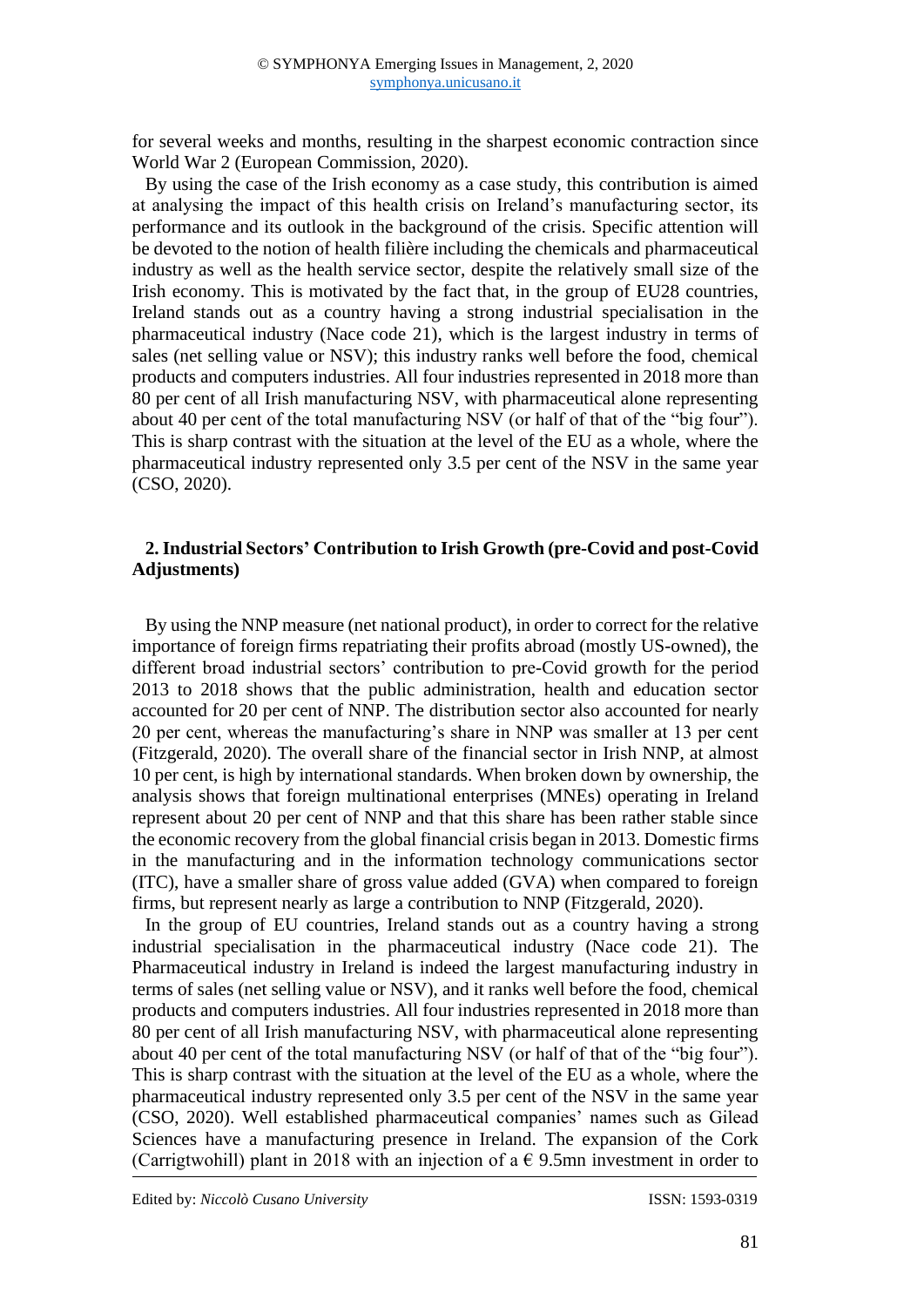extend quality control operations and to increase the production of drugs for the European, Asian and Middle-Eastern markets allows Gilead's Irish facility to produce a quarter of all products delivered via tablets with a workforce of close to 400 people.

At a macroeconomic level, some estimates (Department of Finance, 2020a) suggest that about 32 per cent of Irish GNI (Gross National Income) and 37 per cent of gross domestic (Irish) value added is generated by industries directly affected by the containment measures. In Ireland and elsewhere in the EU, the new 2020 health crisis has had nevertheless a differentiated impact on industries and sectors, with the tradable goods, transport and hospitality sectors (including entertainment/arts) having been the most affected sectors of all. Other industries or sectors such as packaging and chemicals & pharmaceutical have been the least affected areas whereas a mild negative impact was felt in the case of the agriculture/forestry/fishing sector as well as for financial services. With the manufacturing sector as a whole comprising a number of so-called "essential" productive activities that remained open during the lock-down period in Ireland, the manufacturing sector as a whole has tended to be less impacted upon when compared to the broad services sector. According to Daly and Lawless (2020), the manufacturing sector should show a degree of resilience in 2020; manufacturing output is actually expected to grow given the dominant share in this sector of the pharmaceutical industry (and also of chemicals) that is expected to be relatively unaffected by the health crisis. All in all, the Central Bank of Ireland have forecast an Irish GDP growth rate of  $-9$  per cent for the year 2020 (-2.5 per cent according to the Irish Department of Finance September), which suggests a smaller contraction than that expected in many other EU countries. However, the other main shock – this time asymmetric – for the Irish economy is represented by the Brexit challenge, given the still tight links existing between the Irish and British economies. When crossing the impact of both shocks, COVID19 and Brexit, Daly and Lawless (2020) find that there is limited sectoral overlap between the two shocks, with, for example the hospitality and construction sectors having been the most severely affected sectors by the health crisis, but being at the same time rather sheltered from the Brexit shock. A reverse scenario applies to the case of the financial and insurance sector.

# **3. Main Issues Arising in the Irish Health Sector of Ireland in the Background of the Covid19 "Pandemic"**

With regard to the Covid19 epidemic, Ireland displays mid-range lethality rates compared with other EU and western countries. As of the 8th of October 2020, the lethality rate (number of deaths attributed to Covid19 as a proportion of confirmed Covid19 cases) was 4.59 in Ireland against 10.8 in Italy, 7.83 in the UK, 7.53 in Belgium and 2.82 in the USA (Statista figures). This mid-range performance can be attributed to a combination of factors: the small size of the economy (not all pharmaceutical equipment and drugs can be produced in a small economy) and the disruption of global value chains encompassing China; the lack of an appropriate treatment for Covid19 patients during the first months of the pandemic; the historical underfunding of Ireland's public sector and in particular of its health sector. This latter phenomenon has tended to be aggravated by the restrictive fiscal measures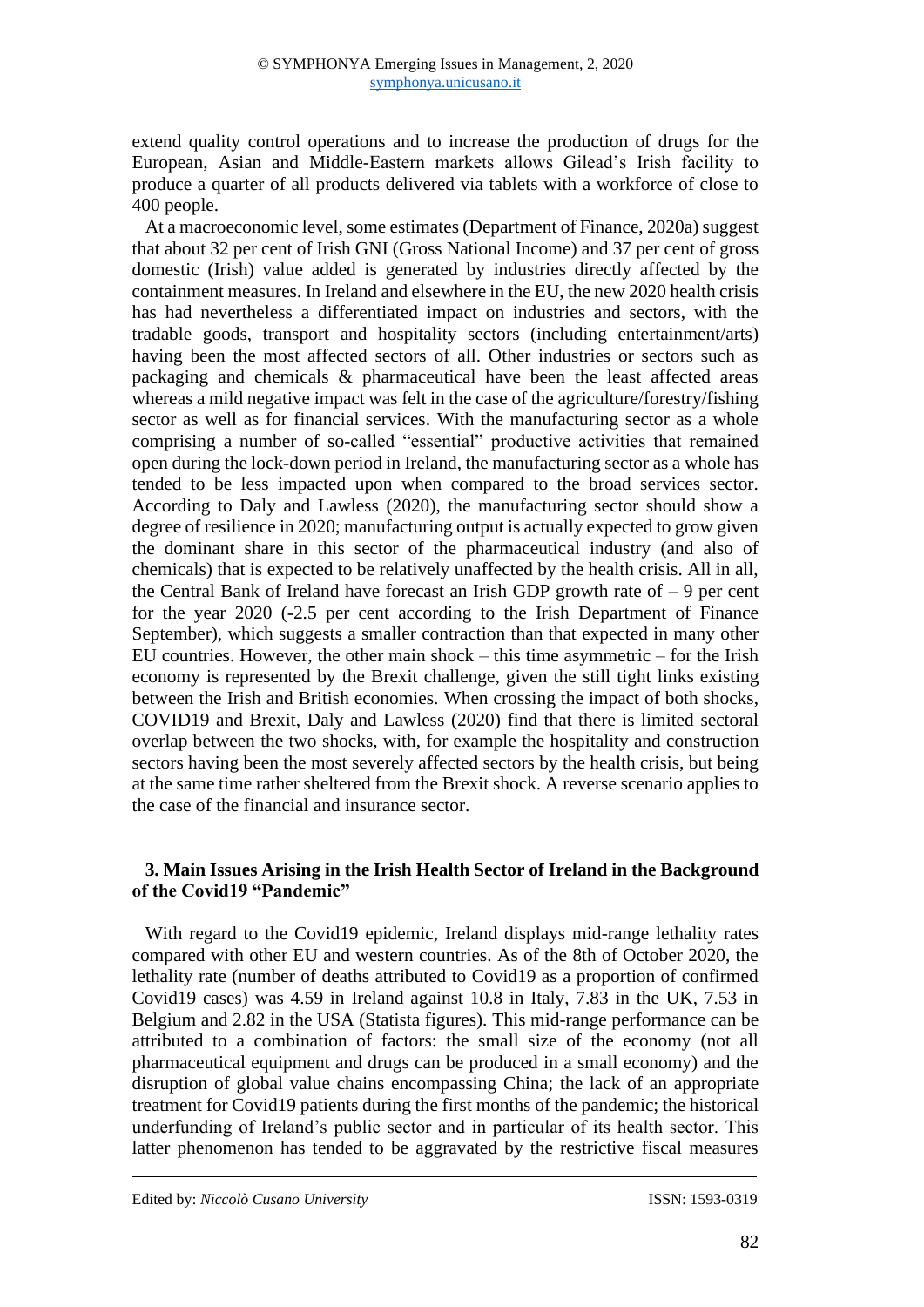introduced after the 2008 crisis and by an endemic poor management of resources in the health sector. As a result, Ireland went into one of the longest periods of economic lockdown of all EU economies with a damaging impact on economic activity. Industrial production alone decreased by 7.6 per cent in April 2020 (CSO, 2020) and the OECD June 2020 estimates put the growth rate for 2020 at -6¾, a figure that was revised in September to -2.5% by the CSO, although this was just before the enactment of yet more restrictive lockdown measures since the beginning of October 2020.

The performance of the Irish Health sector (as part of the wider health filière) needs to be analyzed in light of two main issues: the question of expenditure or/and investment in the health service sector, and the issue of the return on this investment. According to a recent report by the ESRI (2020), and when adjusting for relative prices, so as to compare the volume of healthcare consumed, Ireland's total healthcare expenditure per capita ranked ninth in 2017 in the OECD group, and the country was ranked first in terms of healthcare expenditure as a percentage of national income. Do these apparently commendable rankings translate into the provision of state-of-the-art health services? When looking at the data on how the money disbursed is actually invested, and by using some basic performance indicators, Ireland performs rather poorly. For example, data provided by Statista show that the number of hospital beds in Ireland declined by 58 per cent (from 21,789 to 12,813) between 2008 and 2009, although this number increased again to 14,217 in 2017 in line with Ireland's post global financial crisis economic recovery. In the specific area of intensive care unit (ICU) beds, Ireland had 240 such beds in 2014. This figure declined to 225 before the Covid19 outbreak, and temporary beds were eventually created allowing to reach the figure of 354 ICU beds in April 2020, with a total capacity of 411 beds for patients requiring intensive care facility at the height of the pandemic. The number of ICU beds declined again to 280 at the end of September 2020.

Undoubtedly, this decline is also visible in most EU countries, with the exception of some Eastern countries such as Poland. For example, figures released by the German DIVI (2020) show that the decline has also affected a number of highincome EU countries such as Germany when looking at either total hospital beds of intensive-care unit (ICU) beds. Despite the decline, Germany managed to keep more than 38 ICU and critical care beds per 100,000 people in 2017; this compares with 6.5 such beds for Ireland shortly after the 2008 financial crisis (Rhodes et al, 2012). Another issue is the occupancy ratio in hospitals which stands at 62 per cent in Germany compared with a ratio close to 95 per cent for Ireland, the highest ratio in the OECD league.

Understandably, medical research and efficiency in the case of various treatments might explain some of the decline in intensive care unit (ICU) beds or/and acute care hospital beds in Western countries since the 1960s. However, in the case of Ireland, the HSE (Health Service Executive) had stated before the Covid19 outbreak that the country needed 579 such beds (ICU and acute care). Again, at the end of September 2020, the HSE unveiled its new Winter 2020 Plan, described as "unprecedented" government funding with an envelope of  $\epsilon$  600 million. The plan includes 17 additional ICU beds, as well as another 500 new acute care beds deployed across all hospitals. Owing to the simple rules of factors of production optimization, and given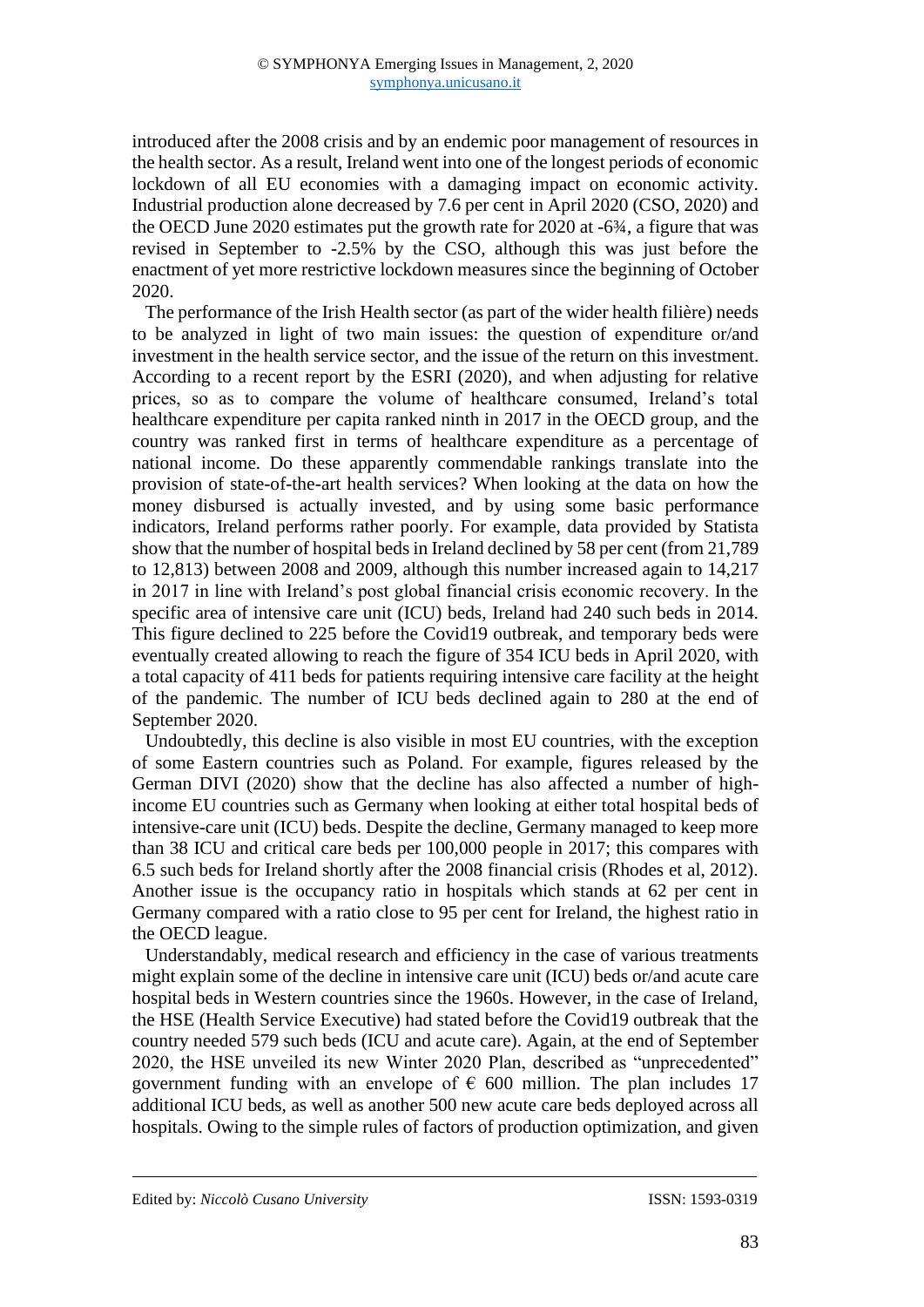that the staff to patient ratio in such units can be as high as 1:6, the creation of such facilities is constrained by the time lag involved in the training of staff.

A pertinent dual question now is why Ireland shows such a dismal performance and why does there seem to be a chronic underfunding in spite of the high spending in the health service sector? The decline in hospital beds and public sector funding across EU countries is in line with the Maastricht principle of avoiding excessive budgetary deficits. The gradual withdrawal of the state from the public sector can be compensated for by the entry of private investors, promoted through public private partnership schemes. Rulings from the European Court of Justice, in line with the European Commission policies, have implied that services delivered by national health care systems can gradually be considered as an economic activity and these have therefore to comply with the rules of the Single European Market in terms of free movement of goods, persons, capital and services. Consequently, rules in terms of public procurement – in outsourcing key medical equipment for example - and state aids (state funding) apply also in principle to healthcare services. Hermann (2009) refers to the concept of "marketization" of health care provision in the EU. He argues that although the official objective is to improve efficiency, these reforms tend to "promote inequality among patients and healthcare workers and erode the public nature of healthcare provision." The current state of the Irish health care system can only be partially explained by these reforms. Another important element is the increase in managerial activity in the sector, some of it explained by the daily compliance of the health care medical acts with EU regulations. Recent Government of Ireland (2019) figures show that the ratio of non-health care staff tends to be high for Ireland (at 43 per cent without childcare and at 31.2 per cent when childcare is added to the health care staff). This implies that there is a certain degree of inefficiency in the way the funding is divided between managerial/support staff and health care staff.

As a summary, inefficiencies in the Irish health sector, in spite (or because?) of EUbased macroeconomic and health sector reforms has led to one of the longest lockdowns in EU countries, with an unprecedented impact on some industrial sectors. These confinement measures have been seen as the only way to offset the inefficiency of the Irish health service sector. This mirrors the failure of EU policy at several levels. In order to keep some businesses afloat, a number of measures have been put in place at the national level, an issue to which we now turn.

### **4. Industrial Policy Response to the Health Crisis and Firms' Strategies**

The question arising here is that of industrial and economic resilience arising from a crisis, and in particular from a health crisis of the Covid19 magnitude. This question is also about the pertinence of targeting "key" sectors, industries or products as core sectors in a satisfactory industrial policy model in line with modern globalisation (Andreosso-O'Callaghan and Jacobson, 2005). As seen above, Ireland is relatively specialised in the pharmaceutical sector, as well in financial services, two sectors that have been relatively sheltered from the crisis. This section will summarise the Covid19 related prevention and recovery measures taken in different industries and sectors so as to sustain businesses. These measures can be divided into short-term and longer-term measures.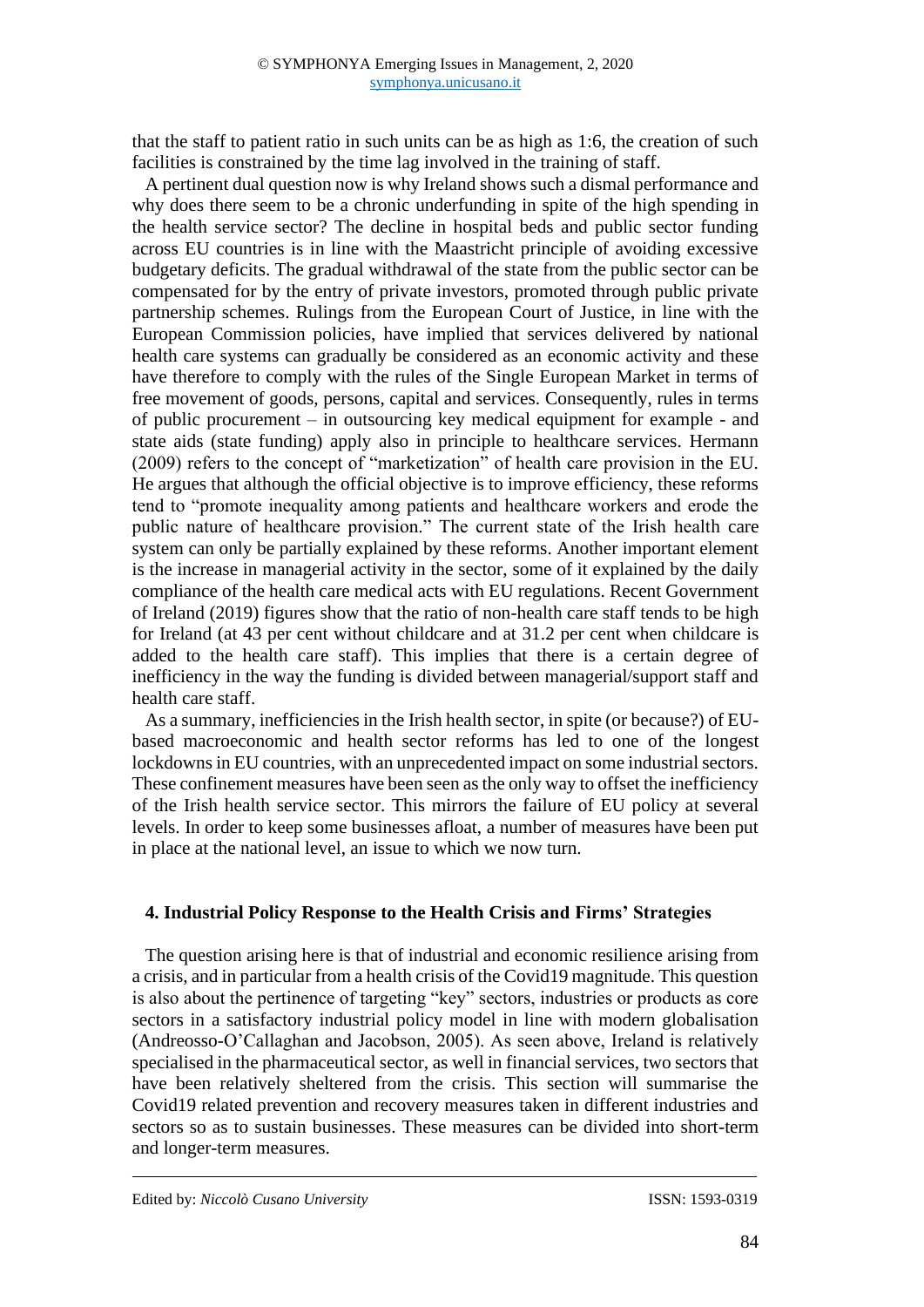The first group of measures encompass the income support measures such as the COVID-19 Income Support Schemes to help workers and businesses affected by the crisis. In this category were devised an Employment Wage Subsidy Scheme, a Covid19 Pandemic Unemployment Payment (to all employees and the self-employed who lost their jobs) as well as a Short-time Work Support (in case of reduced hours or days worked. A second group of measures relate to a myriad of schemes based on loans, grants and vouchers to firms. These are for example the COVID-19 Credit Guarantee Scheme, with loans ranging from  $\epsilon$  10,000 to  $\epsilon$  1 million for up to five and a half years; financing is offered through term loans, working capital loans and overdrafts. The COVID-19 Business Loans – up to a financial outlay of  $\epsilon$  25,000 are available through Microfinance Ireland with zero repayments and zero interest for the first 6 months. The COVID-19 Working Capital Scheme has an envelope of  $\epsilon$  450m. The Sustaining Enterprise Fund of up to  $\epsilon$  180 million is aimed at firms operating in the manufacturing and internationally traded services sectors, with 10 or more employees. SMEs are more specifically covered by the Sustaining Enterprise Fund for Small Enterprise which provides a short term working capital injection of up to  $\epsilon$  50,000 to eligible smaller companies to support business continuity and strengthen their ability to return to growth. Organizations such as Enterprise Ireland, the IDA (Industrial Development Authority), Local Enterprise Offices and and Údarás na Gaeltachta, for the western counties of the country, are key actors in the management of these schemes that are broadly geared towards the improvement of competitiveness. For example, the Local Enterprise Offices (at sub-national level) are active in the Restart Grant Plus, the Enterprise Support Grant, the Trading Online Voucher and the Micro-Enterprise Assistance Fund. Another organization, Inter Trade Ireland, is active in the area of cross-border companies with its Emergency Business Solutions offering professional advice, to the value of  $\epsilon$  2,250 and with the E-Merge programme which provides consultancy support funding to help crossborder businesses develop online sales and e-Commerce solutions. Businesses are also favoured through a voluntary Code of Conduct for commercial rents; with some exceptions, all businesses have been granted a waiver of commercial rates for the six months to end-September 2020.

Fiscal measures include a scheme administered by Revenue which allows for the reduction in the standard rate of VAT (from 23% to 21%) and which is effective from 1 September 2020. The Covid Products Scheme, administered through the IDA, is aimed at facilitating the R&D of COVID-related products. On the training front, the Apprenticeship Incentivisation Scheme, is delivered by SOLAS, with employers being eligible for a  $\epsilon$  3,000 payment for each new apprentice. Other training schemes include Enterprise Ireland's eiLearn online learning resource, and the Regional Skills Fora networks.

Finally, specific schemes have been designed for specific industries. For example, Bord Bia's Navigating Change Covid19 Response Programme offers support to the food, drink and horticulture businesses affected by Covid19. Farm businesses can derive support from Teagasc. In the tourism sector, a  $\epsilon$  26m COVID19 Adaptation Fund was devised to support tourism and hospitality businesses who have incurred related adaptation costs. Arts and Entertainment can benefit from a number of schemes such as for example the Music Stimulus Package. Restaurants were allowed to reopen temporarily as takeaways without being required to obtain change of use planning permission.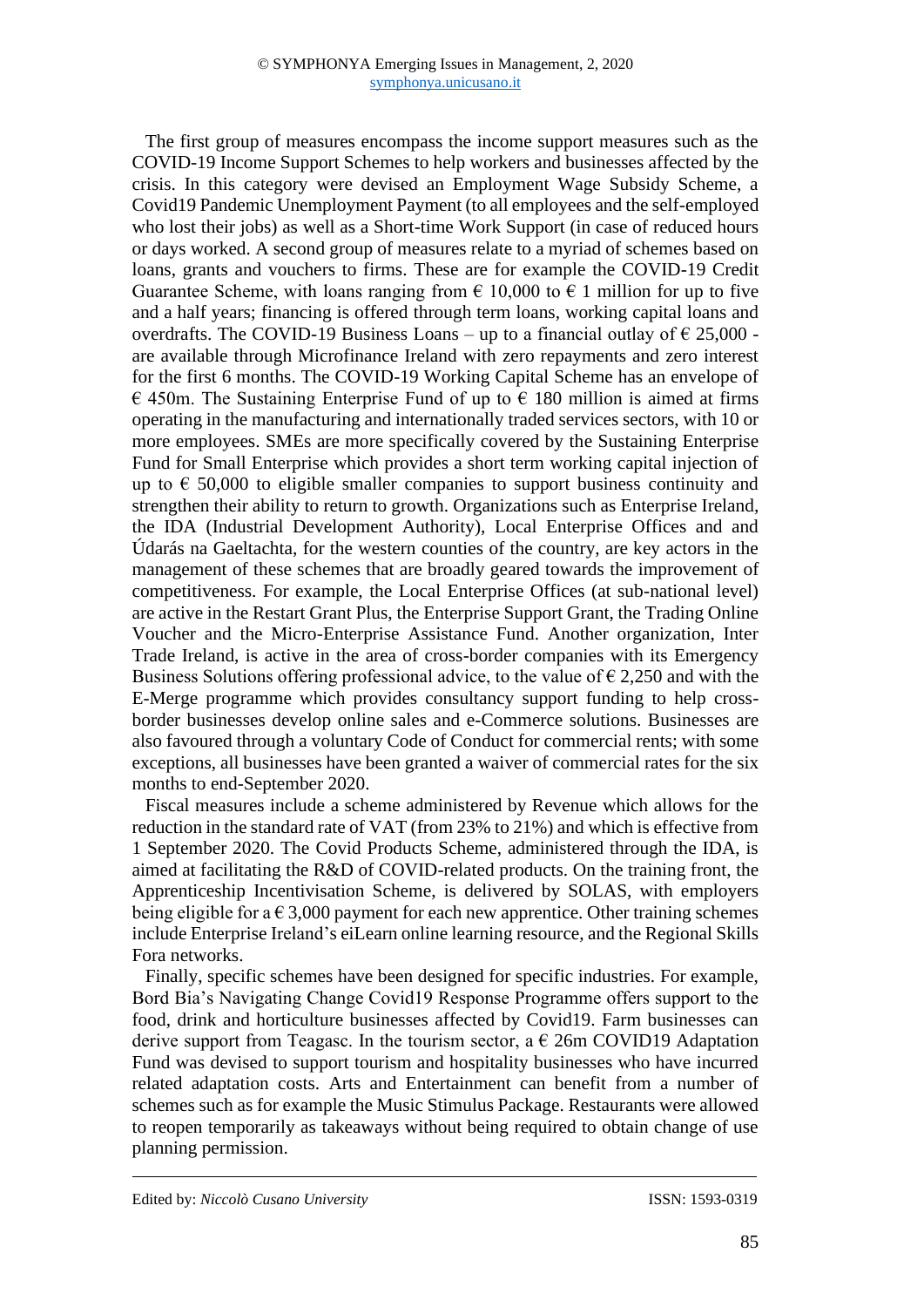The issue of health sovereignty has eventually surfaced in public discourse, and some response has been proffered by the Irish Government in line with an industrial strategy that tries to identify the 'key' areas in terms of economic sustainability. In that regard, and thanks to some preliminary work that had been done in the preparation to Brexit, the Medicines Criticality Assessment Group and the Medical Devices Criticality Assessment Group were asked to proffer guidelines and advice on potential medicines, on barriers to supply and on medical device shortages related to the Covid-19 outbreak. A priority has been to enhance the availability of personal protective equipment (PPE), medicines and medical devices used in diagnosis of Covid-19, treatment of Covid-19, supportive treatments, and treatments of secondary infections. There is also a myriad of procedures and guidance relating to the manufacture and distribution of medical devices, PPE (Personal Protective Equipment) and barrier masks.

The response at EU level is deemed to have a longer-term impact than most of the measures and schemes referred to above. As part of the EU Recovery Fund (worth  $\epsilon$ ) 750bn), which could become a permanent deficit facility for stabilisation in case of a crisis, Ireland would potentially get  $\epsilon$  1.9 billion in grants, which would be issued to finance specific stimulus and reform projects, to be repaid at a later stage, as well as another  $\epsilon$  1 billion in loans made available; this would amount to an overall recovery package of roughly  $\epsilon$  3 billion for Ireland. Note that the EU recovery plan will be linked to the EU's multi-annual financial framework (2021 and 2027). According to some estimates, Ireland would be a large net contributor to the EU Recovery fund. The contribution is estimated at  $\epsilon$  18.7billion over 30 years or so whereas Ireland will only be entitled to about  $\epsilon$  2billion from the non-repayable grants part of the Fund and it could also borrow  $\epsilon$  1 billion from the loan part, which makes a net contribution of  $\epsilon$  3,400 for each Irish resident (Barnes, 2020). The downside for Ireland is clearly that the country is a net contributor to the EU budget, that it could become a net contributor to this Recovery Fund, while corporate tax consolidation will remain on the agenda of EU finance ministers, adding to uncertainty in the country in the long-term.

# **5. Concluding Remarks**

The new health crisis seems to show the limits of the globalisation model pursued by EU firms under the auspices of the EU Commission's Global Strategy, which is based on the key concept of "cost-competitiveness" and which questions the suitability of global value chains in critical sector such as the pharmaceutical and medical equipment sector. Whereas the 2008 crisis had already revealed the fragility of de-industrialisation in toto in the EU, this new health/economic crisis puts to the fore the crucial importance of keeping "key" industrial activities under the control of both EU firms and EU countries. Whether a pan EU analysis in terms of policies is relevant at this stage is a question that can be discussed and analysed. Instead of solidarity being shown to Italy as the first EU country being severely hit by this crisis, the first responses from EU partner countries were surprisingly most counterproductive. France and Germany banned their exports of protective medical gear in early March 2020 (to Italy in particular), and at the end of March 2020, some EU leaders (from Germany, Austria, Holland and Finland) were still reluctant to conceive of an EU cooperative financial plan to kick-start an economic recovery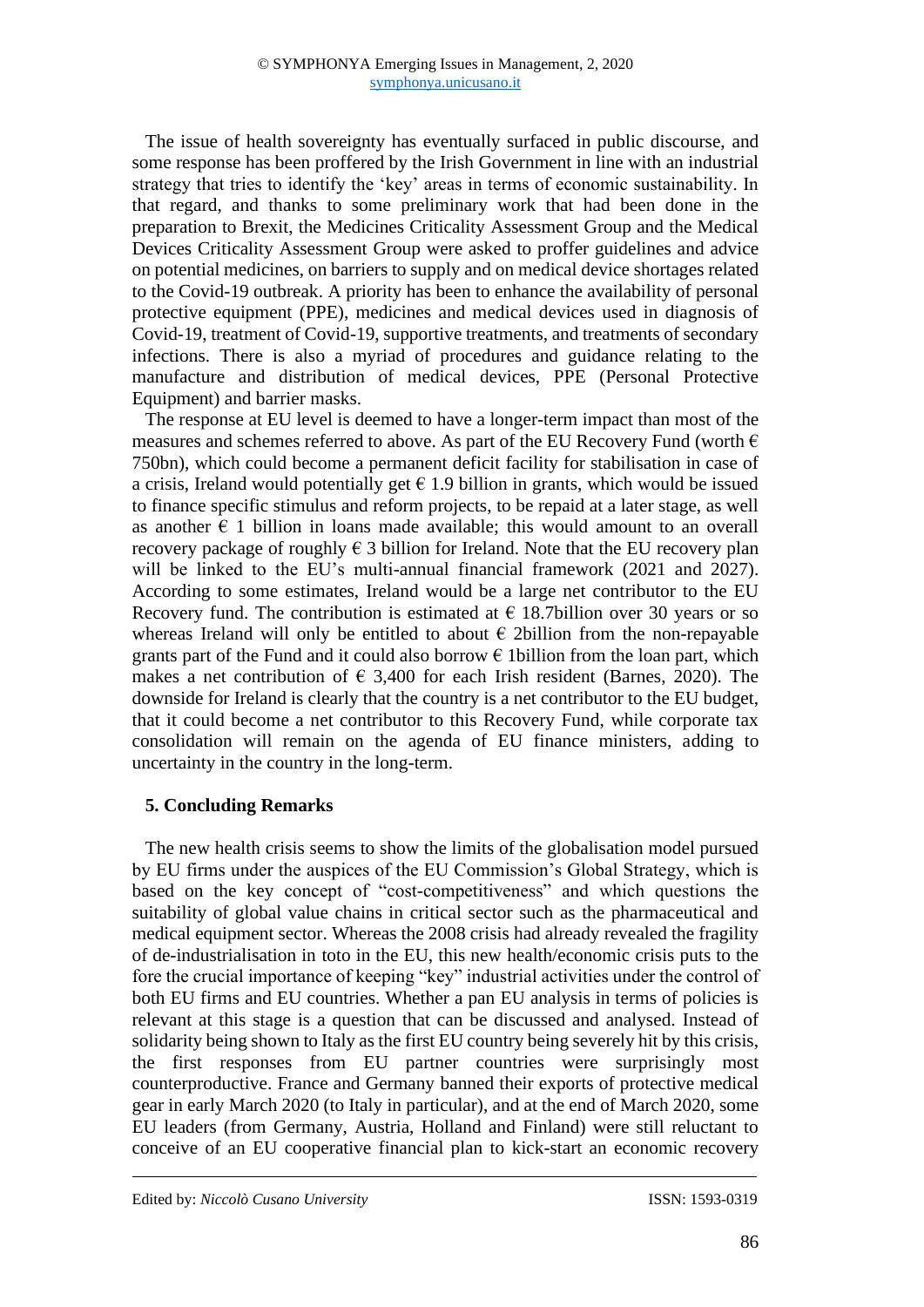process. Eventually, the European Central Bank was able to establish the new PEPP (Pandemic Emergency Purchase Programme) in March 2020 covering some  $\epsilon$ 1350bn of both government and corporate bonds from the euro-area. This came in addition to the purchase of  $\epsilon$  120bn of government bonds through the Asset Purchase Programme (APP) of the ECB.

As a small open economy, Ireland has had to respond to many crises by adjusting its industrial structure to the various globalisation challenges and by trying to make its economy resilient to further major economic shocks. The country is now well embedded in various global value chains, mostly through the operation of US MNEs. Policy choices made in the past have allowed the pharmaceutical industry to emerge and to rank as the largest manufacturing industry in terms of sales well before other 'key' industries such as food & drinks, and well ahead of the chemical products and of the computers industries. However, given the small size of its economy (less than 5 million people), the Irish industrial structure is highly specialised in some areas of services (Hedge Funds in the case of the Financial services sector) and manufacturing (pharmaceuticals). Given the preponderance of large foreign MNEs in the pharmaceutical sector in Ireland (such as Boston Scientific, GlaxoSmithKline, Gilead Sciences) in terms of both output and sales, the ability of this small open economy to respond timely and adequately to a health crisis depends in fine on the aptitude of Irish indigenous pharmaceutical companies to engage in flexible specialisation. Since this aptitude is constrained, an important dimension becomes the EU dimension. The recent Covid19 episode seems to suggest that, yet again, EU solidarity is relatively hesitant in the early phase of a crisis. As in the case of the 2008 financial crisis, a great deal of the EU response was delayed (until late July 2020) and a number of schemes were put in place in the meantime by the Irish Government to support the different economic actors and in particular the firms. Aided greatly by the bond purchase programme of the ECB, financial and fiscal support to households, workers and employers, was made possible through a large variety of schemes, which are estimated to amount to some  $\epsilon$  5bn. About one third of all employees in Ireland were receiving Covid-payment at the highest point in the crisis.

A pertinent question at this juncture is in terms of Ireland's ability to secure its health sovereignty in the future. As we have seen, the country is strong in the area of pharmaceutical products, chemicals, as well as medical equipment, but this strong manufacturing performance needs to be qualified further. The largest share of these companies' output is detained by foreign-owned firms; and, owing to its size, the country is specialized in a number of narrow product niches in these industries. The other main part of the health filière – the health service sector – seems to suffer from a chronic state of underperformance. EU-based reforms fostering the entry of private management tools have accelerated the declining trend in available hospital beds, and the relatively high spending in the health service sector seems to follow the trend of increasing managerial activities. Because of the chronic inefficiency characterizing the Irish health service sector, the lockdown measures have been amongst the longest and the most drastic of all EU countries. Finally, some macroeconomic indicators give some reason for concern. By June 30th 2020, the issuance of Irish Government bonds was already 4.3 times that for the entire year of 2019 (DoF, 2020). Growing indebtedness in Ireland and elsewhere in the euro-area could result in the unfolding of yet another (financial) crisis in the EU.